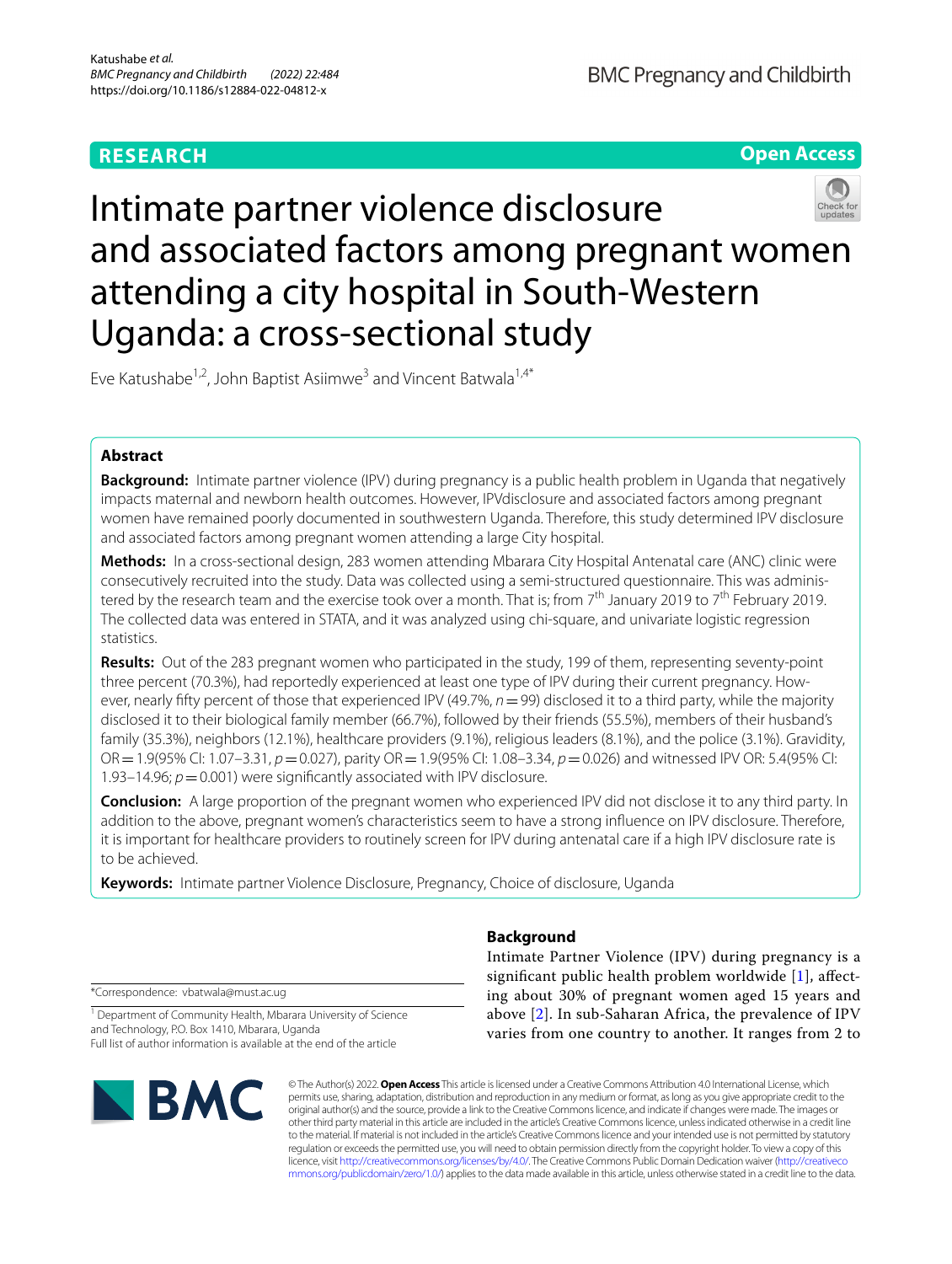57%, [\[3](#page-7-2), [4\]](#page-7-3), with the East African region accounting for 39% of the IPV burden [\[5](#page-7-4)]. In eastern Uganda, diferent forms of IPV during pregnancy were reported to be at 27.8% [[6](#page-7-5)]. Above all, six out of 10 women were reported to sufer at least one type of IPV in their lifetime, in Uganda (UBOS, 2017). The process of IPV disclosure if appropriately conducted, can be an efective strategy to cope with the violence [[7\]](#page-7-6).Tat process may end IPV which may as a result, guarantee the wellbeing of the mother, her pregnancy, as well as, help in the formulation of strategies for the prevention of future occurrences of IPV [[8\]](#page-7-7). Failure to disclose may expose pregnant women to maternal mental health problems [[9](#page-7-8)], reduced maternal weight, increased likelihood of undergoing cesarean section delivery, maternal mortality [[10,](#page-7-9) [11\]](#page-7-10), and inadequate uptake of ANC [\[12](#page-7-11)]. Hence failure to disclose becomes an obstacle to the achievement of the safe motherhood initiative [[13](#page-7-12)]. Fetal efects of failure to disclose include premature birth and intrauterine fetal demise [\[10,](#page-7-9) [11\]](#page-7-10). Notwithstanding the above efects of failure to disclose, IPVdisclosure remains low among pregnant women in general. For instance, among pregnant women in Nigeria (28.6%)  $[14]$  $[14]$  $[14]$  and Tanzania (23.3%)  $[15]$ , lower proportions of pregnant women disclosed IPV experience to a third party.

According to the previous literature, there are multiple factors associated with the low IPV disclosure rate among prenatal women and these include unemployment, unplanned pregnancy, lack of trust in the health care professionals and the insufficient time given to these women during ANC visits [[15](#page-7-14)]. However the main reasons for failure to disclose IPV among women in general, include fear of the perpetrator, feeling uncomfortable with the health care providers and the feeling that IPV was not serious [[16](#page-7-15)].

ANC contacts provide an opportunity for disclosure and intervention that could reduce the adverse efects of IPV during the perinatal period [\[17](#page-8-0)]. Most pregnant women in developing countries interact with healthcare workers during the ANC period. In Uganda, the ANC policy recommends at least eight visits during pregnancy with a likelihood of continued monitoring, providing a perfect opportunity for reporting and discussing IPV [\[4](#page-7-3)].

However, there is little research evidence around IPV disclosure among pregnant women attending ANC in Uganda. In this setting, earlier IPV studies reporting IPV experiences only focused on the general population, while few investigated IPV prevalence in pregnancy [\[6](#page-7-5), [18,](#page-8-1) [19\]](#page-8-2). Therefore, this study determined IPV disclosure and associated factors among pregnant women attending a large City hospital.

## **Methods**

#### **Study design, setting, and population**

This study employed a cross-sectional design. The study was conducted among pregnant women attending the ANC clinic of Mbarara City Hospital in southwestern Uganda during the month of January 2019 (4 weeks). The hospital operates a daily general outpatient, ANC, family planning and young child clinics; and an in-patient maternity ward. In 2018, the hospital ANC register indicated that about 800 pregnant women attended ANC monthly (new ANC cases and re-attendance) and resided in and outside Mbarara City.

#### **Participants**

Women aged 15 years and above, with a confrmed diagnosis of pregnancy (ultrasound results), at any gestation age attending antenatal checkups, were not sickly and had consented were included in the study (Fig. [1\)](#page-2-0). In all, 397 were assessed for eligibility, 285 were eligible and consented, 2 pregnant women dropped out due to emotional distress, 283 participated and were screened for recent IPV experience during the current pregnancy.

## **Sample size and sampling**

A sample of 273 pregnant women was determined for recruitment using a standard formula by Kish [\[20\]](#page-8-3), where we assumed the IPV disclosure rate of 23.3% as reported in a study conducted in Tanzania [[7\]](#page-7-6) and the probability  $(p$ -value) was set at 0.05. The participants were consecutively sampled as they left the hospital ANC clinic after receiving ANC services.

#### **Data collection procedure**

Data collection was carried out over a period of one month from  $7<sup>th</sup>$  January 2019 to  $7<sup>th</sup>$  February 2019. After obtaining ethical approval from Mbarara University research ethics committee and administrative clearance from Mbarara city town clerk and Mbarara City Hospital managers, the principal investigator (Midwife) recruited three (3) research assistants (baccalaureate nursing students in their fnal year) and trained them to collect data. After the training, the study tools were pre-tested on ten (10) pregnant women at Mbarara Regional Referral Hospital, after which adjustments to the tools were made. The research team then briefed the ANC clinic staf (midwives), and the probable participants during the general health education sessions (held daily except on Thursdays) about the study objectives/purpose and the data collection procedure.

The research team later individually contacted and reminded probable participants about participating in the study, as they exited the ANC clinic, and those that accepted were linked to the private consultation rooms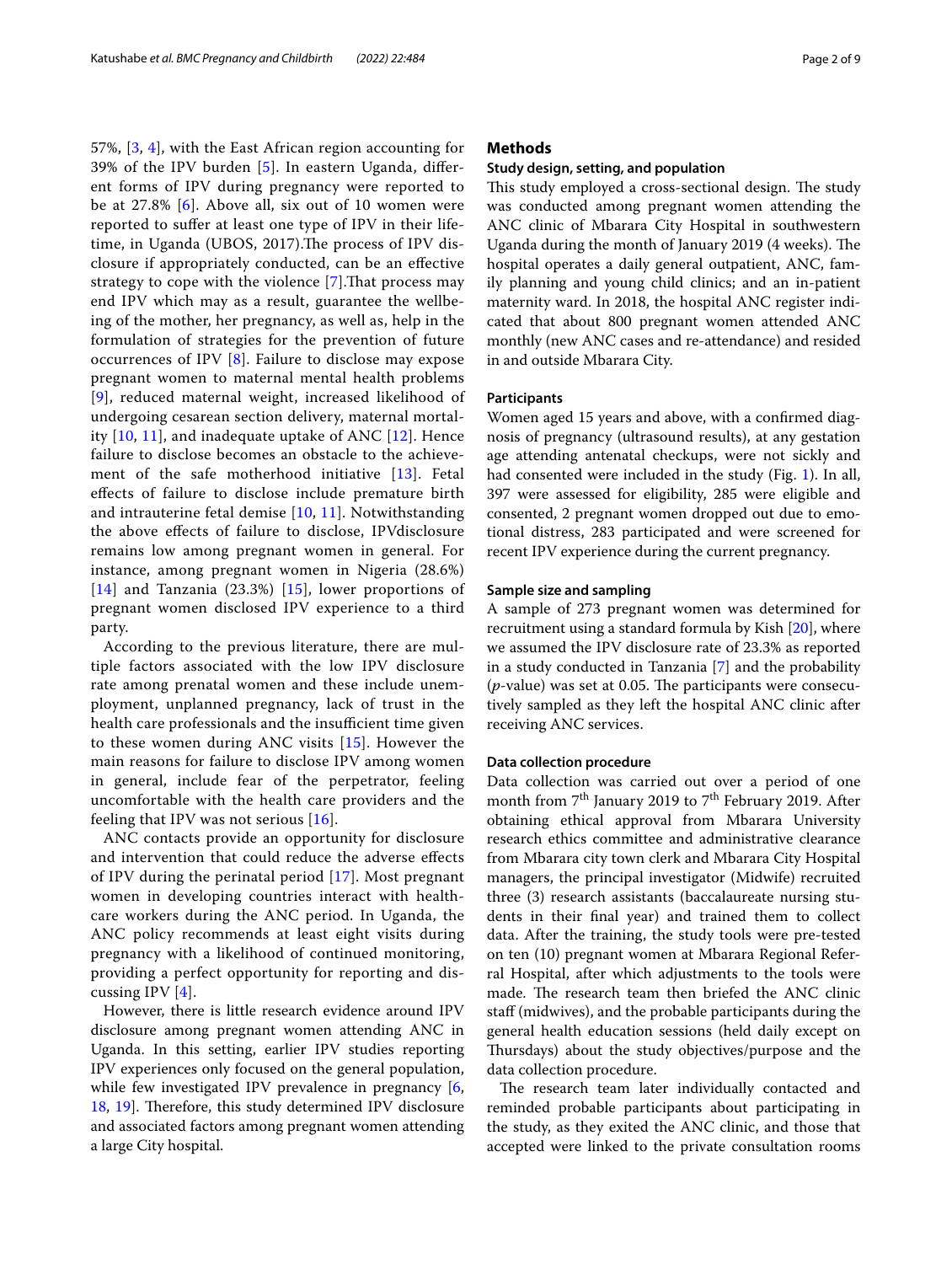

<span id="page-2-0"></span>in the ANC clinic and screened against the eligibility criteria. Those participants that met the inclusion criteria were provided with full information about the study in their native language (Runyakore/Rukiga), using an information sheet. Participants later signed the consent form that was read to them by the researcher, and the uneducated confrmed consent with a thumbprint.

The research team interviewed the study participants in the local language using a semi-structured questionnaire. Each interview took between 15 and 30 min. The filled questionnaires were manually checked for completeness before leaving the participants. During the interview, participants were given refreshments (energy drink and a cake). After the interview, the study participants were thanked for their participation in the study.

## **Study variables and measures**

#### **Outcome measures**

#### *Presence of intimate partner violence*

Data was collected using the World Health Organization (WHO) study questionnaire for assessing IPV among

women [\[21](#page-8-4)] which has been used in IPV studies in sub-Saharan Africa  $[14, 22]$  $[14, 22]$  $[14, 22]$  $[14, 22]$ . This questionnaire was found to be efective in distinguishing between the three types of IPV among pregnant women  $[23]$  $[23]$ . The presence of IPV was assessed during the current pregnancy and was defned as participants who experienced one of the three types of IPV, namely: psychological, physical and sexual violence.

The answer options were "Yes", and "No". Participants who experienced psychological IPV were indicated as those who responded "Yes" to; restrictions from seeing friends and family members of origin by their sexual partner, intimidated on purpose, demeaned before others; and threatened to be injured. Participants who responded "Yes" to: beaten up or punched, strangled, and threatened or attacked with a gun/knife or any other weapon were said to have experienced physical IPV. Participants who responded with "Yes" to; had involuntary sex with their partners, as a result of fear of what the spouse would do or had sex in a way that was humiliating were said to have experienced sexual IPV.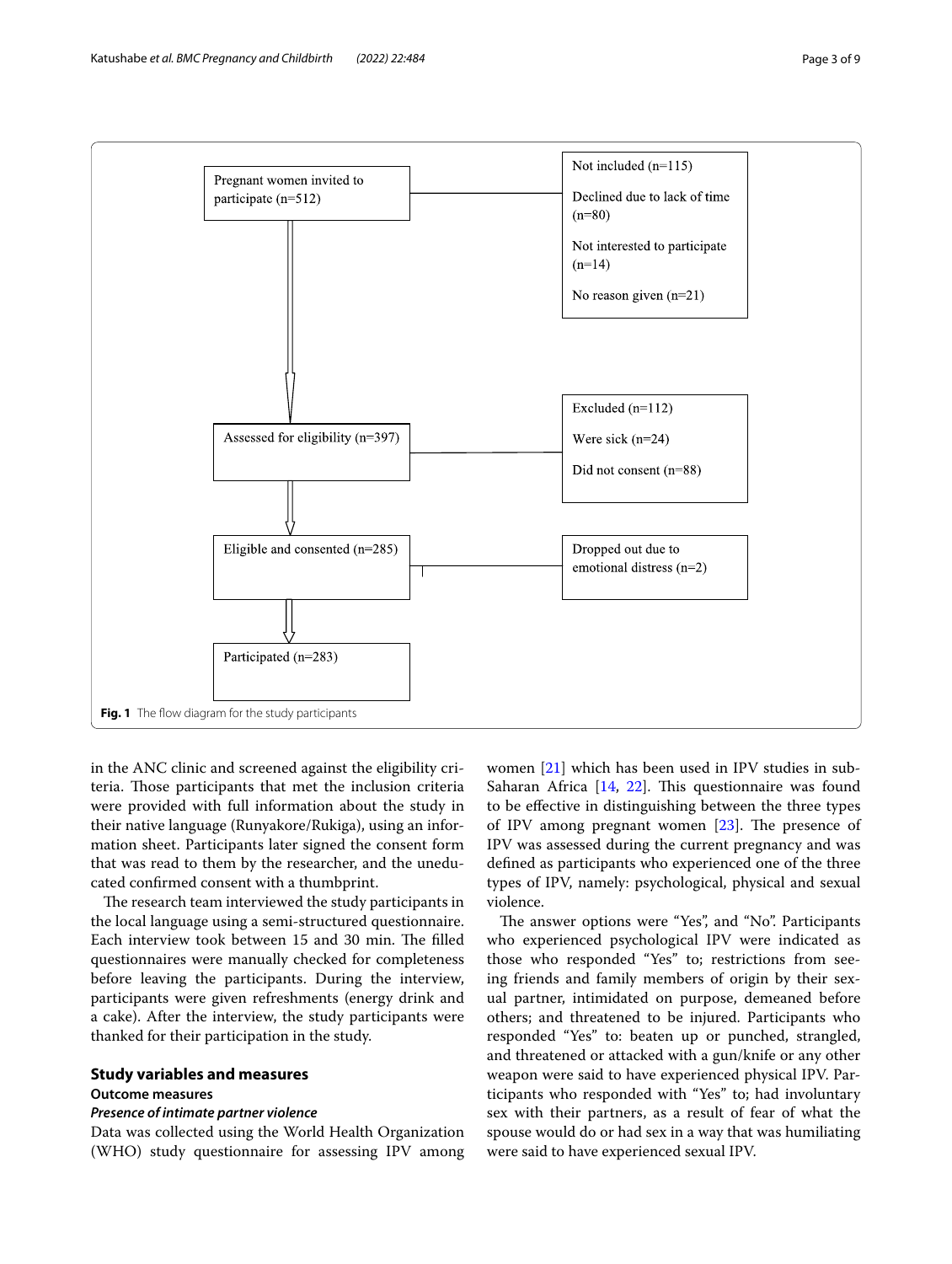#### *IPV disclosure*

The primary outcome of this study was IPV disclosure measured as a binary variable (Yes/No). Participants that mentioned "Yes" were considered to have disclosed IPV to a third party, and vice versa if a participant said "No". Participants were also asked to mention the person they disclosed IPV experience to and why.

## **Independent variables**

#### *Socio‑demographic and clinical characteristics:*

Items measuring socio-demographic characteristics were constructed from the literature. This included age, level of education, occupation, tribe, marital status, reproductive history such as how many pregnancies they have had including the current (gravidity), how many children they have given birth to (parity), was the current pregnancy intended (pregnancy intention) and hazardous alcohol use (AUDIT-C score with cut of of  $\geq$  3 indicating hazardous alcohol use) [[24,](#page-8-7) [25\]](#page-8-8).

### *Social and situational factors*

Since communication is a key factor in the disclosure of IPV, one item (1) was constructed to measure the frequency of communication of the study participants to their family members or friends  $[15]$  $[15]$ . The frequency was measured in terms of either once a week, a month, a year or more. In addition one (1) item was constructed to measure the factors that surrounded the IPV event that may have had an efect on IPV disclosure such as the presence of witnesses or third parties [[26](#page-8-9)].

#### **Data analysis**

The filled questionnaires were cleaned before data entry in EpiData 3.1 software (The EpiData Association, Odense, Denmark) and analyzed in STATA (v.14, Stata Corp. LP, College Station, Texas, USA). All open-ended questions in the questionnaire were coded before entry. Univariate analysis was carried out to describe the background characteristics of the participants using frequencies and percentages. A normality test was conducted for continuous variables. Variables that were not normally distributed, their medians, and ranges are reported. Bivariate analysis using the Chi-square test or Fisher's exact test statistics was performed to determine the association between independent variables and IPV disclosure. The probability value (*p*-value) was set at the 0.05 level of signifcance, and the confdence intervals (CIs) were calculated at the 95% level. To identify the independent predictors of IPV disclosure, a univariate logistic regression was conducted and unadjusted Odds Ratios (uOR) reported.

#### **Ethical consideration**

Ethical approval was obtained from the Faculty of Medicine Research Committee (DMS 6 # 12/09–18) and the Mbarara University of Science and Technology Research Ethics Committee (MUREC # 22/09–18). In addition, the study followed the ethics and safety recommendations for research on IPV [[27](#page-8-10)]. Prior to the study, the midwives at the Antenatal care clinic and the research team members received a brochure with an overview of services for women and families experiencing IPV including referral to community services such as legal aid, police, child welfare services, sexual assault services, advocacy and support. All participating pregnant women received a card with a list of phone numbers to call in case they did not feel safe. All the study participants provided consent in writing or through their thumbprint after being informed about the study. Interviews were paused for participants who suffered emotional distress  $(n=03)$ , but later were resumed after the participants had recollected themselves. Participants who failed to re-collect  $(n=02)$  were referred to the study counselor for continuous support. Confdentiality was protected throughout data collection to ensure women's safety and data quality.

#### **Results**

## **Socio‑demographic and clinical characteristics of pregnant women**

Overall, 283 ANC women who attended Mbarara City Hospital during January 2019 were recruited into the study (Table [1\)](#page-4-0). Approximately ffty percent (50.2%) of the participants were aged 20–24 years, with the youngest and eldest being 15 and 49 years old respectively. A similar proportion of participants (50.2%) were in the second trimester of their current pregnancy and prime gravidas (51.6%). Nearly ffty-fve percent (54.8%) of the pregnant women had never had any child and this included the frst pregnancy and those that had miscarriages. The majority (93.6%) were living with their sexual partners. Only seventy-one percent (71%) intended to conceive the current pregnancy. Most of the participants were Anglicans (50.2%) by religion, followed by Catholics (38.9%), Muslims (9.5%), and others. The Banyankore ethnic group constituted the majority of the participants (72.8%). Regarding employment, forty-one percent (41%) of the participants were self-employed. Nearly forty-fve percent (44.5%) of the participants had attained secondary education whereas the majority of the study participants (92.9%) were not alcohol users.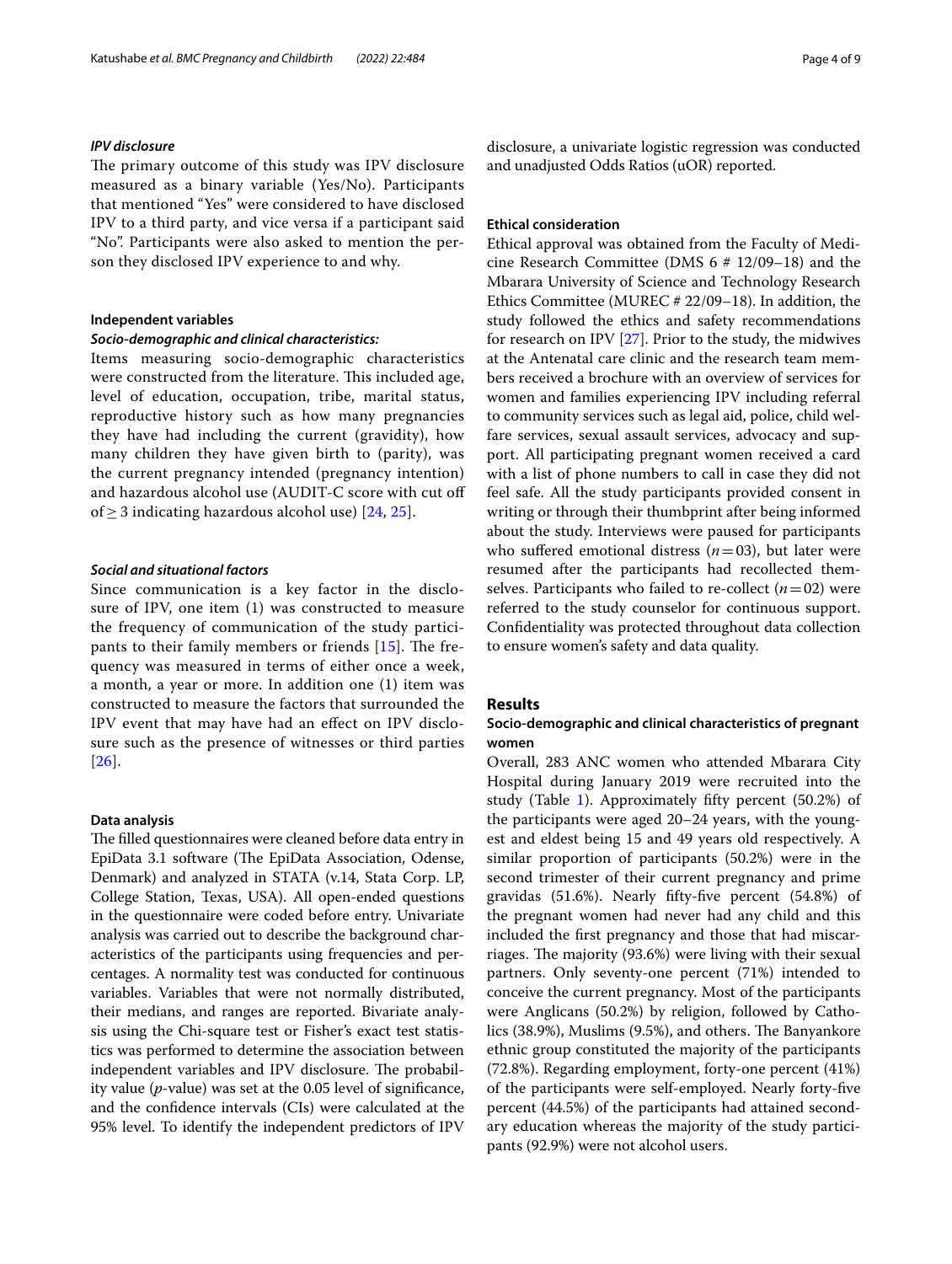<span id="page-4-0"></span>**Table 1** Socio-demographic and clinical characteristics of study participants

| Variable                       | n (%)           |
|--------------------------------|-----------------|
| Age in years                   | $24(16-25)^{3}$ |
| $15 - 19$                      | 23(8.1)         |
| $20 - 24$                      | 142(50.2)       |
| $25 - 29$                      | 83(29.3)        |
| $30 - 34$                      | 29(10.3)        |
| $\geq$ 35                      | 6(2.2)          |
| Trimester at time of interview |                 |
| 1 <sup>st</sup>                | 15(5.3)         |
| 2 <sup>nd</sup>                | 142(50.2        |
| 3 <sup>rd</sup>                | 126(44.5)       |
| Gravidity                      | $1(1-5)^a$      |
| 1                              | 146 (51.6)      |
| $\overline{2}$                 | 71(25.1)        |
| 3                              | 46(16.3)        |
| $\geq$ 4                       | 20(7)           |
| Parity                         | $0(0-5)^{a}$    |
| None                           | 155(54.8)       |
| 1                              | 69(24.4)        |
| $\overline{2}$                 | 38(13.4)        |
| 3                              | 13(4.6)         |
| 4                              | 7(2.4)          |
| $\geq$ 5                       | 1(0.4)          |
| Intended pregnancy             |                 |
| Yes                            | 201(71)         |
| No                             | 82(28.9)        |
| Religion                       |                 |
| Anglican                       | 140(50.2)       |
| Catholic                       | 109(38.9)       |
| Muslim                         | 27(9.5)         |
| Seventh Day Adventist          | 4(1.4)          |
| Others                         | 3(1.1)          |
| <b>Tribe</b>                   |                 |
| Munyankore                     | 206(72.8)       |
| Mukiga                         | 39(13.8)        |
| Muganda                        | 24(8.5)         |
| Others                         | 14(5)           |
| <b>Marital status</b>          |                 |
| Living with a partner          | 265(93.6)       |
| Separated                      | 14(5)           |
| Single                         | 4(1.4)          |
| Occupation                     |                 |
| Salaried job                   | 67(23.7)        |
| Self-employed                  | 116(41)         |
| Not employed                   | 100(35.3)       |
| <b>Education level</b>         |                 |
| No formal education            | 93(1.1)         |
| Primary                        | 62(21.9)        |
| Secondary                      | 126(44.5)       |
| Tertiary                       | 92(32.5)        |
| Hazardous alcohol use          |                 |
| Yes                            | 20(7.1)         |
| No                             | 263(92.9)       |

<sup>a</sup> Median (Range)

<span id="page-4-1"></span>

| Variable $(N=283)$                  | n(%)       |
|-------------------------------------|------------|
| <b>Experienced IPV</b>              | 199(70.3)  |
| Forms of IPV                        |            |
| One                                 |            |
| Psychological                       | 108 (38.2) |
| Sexual violence                     | 9(3.2)     |
| Physical violence                   | O(0)       |
| Two                                 |            |
| Psychological and sexual            | 63(22.3)   |
| Psychological and physical          | 8(2.8)     |
| Physical and pexual                 | 1(0.4)     |
| Three                               |            |
| Psychological, physical, and sexual | 10(3.5)    |

## <span id="page-4-2"></span>**Table 3** The prevalence of IPV disclosure

| Variable                          | <b>Disclosure</b> |            |  |  |
|-----------------------------------|-------------------|------------|--|--|
|                                   | Yes $n$ $(\%)$    | No $n$ (%) |  |  |
| Overall                           | 99 (49.7)         | 100(50.3)  |  |  |
| Person of disclosure <sup>a</sup> |                   |            |  |  |
| Health worker                     | 9(9.1)            | 90(90.9)   |  |  |
| Husband's family of birth         | 35(35.3)          | 64(64.6)   |  |  |
| Woman's family of origin          | 66(66.7)          | 33(33.3)   |  |  |
| Neighbor                          | 12(12.1)          | 87(87.9)   |  |  |
| Religious leader                  | 3(3)              | 96(97)     |  |  |
| Woman's friend(s)                 | 51(55.5)          | 48(48.5)   |  |  |
| Police                            | 8(8.1)            | 91(91.9)   |  |  |
| Others                            | 3(3)              | 96(97)     |  |  |

<sup>a</sup> Multiple response questions

## **The IPV prevalence**

Out of the 283 pregnant women enrolled, 199 (70.3%) had experienced some form of IPV in their current pregnancy (Table [2\)](#page-4-1). Psychological IPV was the most prevalent (38.2%). None of them had experienced exclusively physical violence. The majority of the study participants had experienced psychological and sexual IPV (22.3%) whereas about four percent (3.5%) had experienced all three types of IPV.

## **The Prevalence of IPV Disclosure**

Out of the 199 women who experienced violence in their current pregnancy, about ffty percent of them (49.7%) disclosed it to a third party (Table [3\)](#page-4-2). Most of the participants informed their biological family members (66.7%) and only nine-point one percent (9.1%) of the participants disclosed it to the healthcare providers.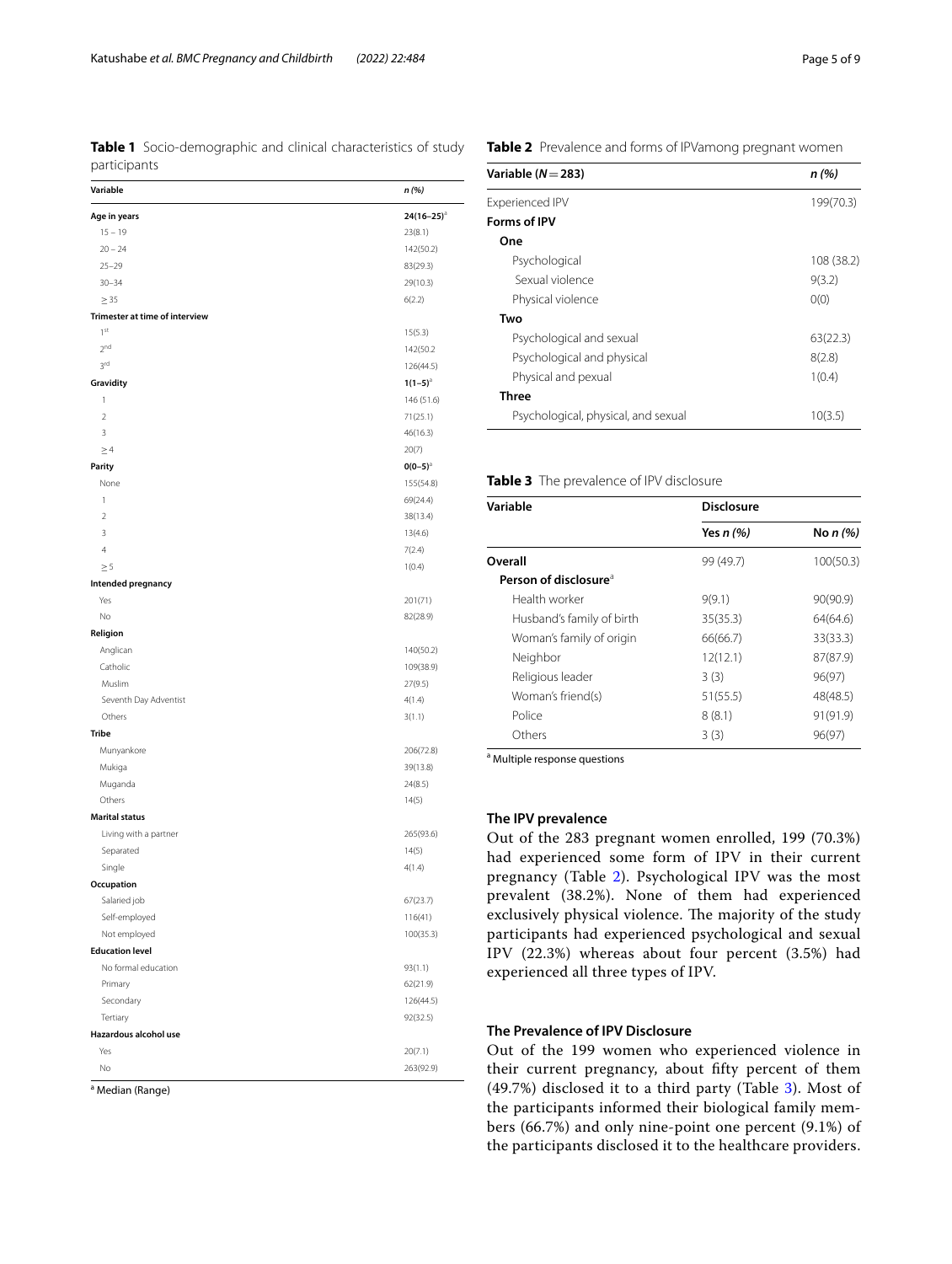<span id="page-5-0"></span>**Table 4** Reasons for the disclosure of IPV experience among pregnant women

| Reason (s) for IPV disclosure                | $n (%)^a$  |  |
|----------------------------------------------|------------|--|
| Access support                               | 108 (96.5) |  |
| Respect for women's needs and wishes         | 82 (73.2)  |  |
| Personal safety                              | 78 (69.6)  |  |
| Could not endure anymore                     | 76 (67.9)  |  |
| Keeping other family members/loved ones safe | 39 (34.8)  |  |
| Threatened or tried to be killed             | 25(22.3)   |  |
| Observed children were suffering             | 17(15.2)   |  |

<sup>a</sup> Multiple responses

#### **Reasons for the IPV experience disclosure**

The majority of the participants disclosed IPV because they wanted to access support from those they disclosed to (96.5%, Table [4](#page-5-0)). On the other hand, fewer participants (15.2%) disclosed their IPV experience after observing their children sufering.

## **Factors associated with IPV disclosure among pregnant women**

In bivariate analysis, fndings indicate that only gravidity  $(p=0.027)$ , parity  $(p=0.026)$ , and witnessing of IPV by a third party  $(p=0.001)$  were significantly associated with IPV disclosure (Table [5](#page-5-1)). In univariate logistic regression, experiencing IPV in the presence of a third party was the most important factor that infuenced IPV disclosure. Pregnant women who had experienced IPV in the presence of a third party were about five times more likely to disclose to other third parties compared to those who had experienced IPV with no one present ( $OR = 5.7$ , 95%CI: 2.09–15.83, *p*=0.001). Multigravidas (who had carried two or more pregnancies) were 1.9 times more

<span id="page-5-1"></span>**Table 5** Bivariate analysis of factors influencing IPV disclosure among pregnant women

| Variable                                        |                           | <b>Disclosure</b> |             | <b>UOR (95%CI)</b>  | p-value  |
|-------------------------------------------------|---------------------------|-------------------|-------------|---------------------|----------|
| $N = 199$                                       |                           | Yes,<br>n(%)      | No,<br>n(%) |                     |          |
| Age (years)                                     | $15 - 29$                 | 84(48)            | 91(52)      | 1.0                 | 0.180    |
|                                                 | $30 +$                    | 15(62.5%)         | 9(37.5%)    | $1.8(0.75 - 4.34)$  |          |
| Trimester at time of interview                  | 1 <sup>st</sup>           | 4(40)             | 6(60)       | 1.0                 | 0.799    |
|                                                 | 2 <sub>nd</sub>           | 48(49.5)          | 49(50.5)    | $1.5(0.39 - 5.54)$  |          |
|                                                 | 3rd                       | 47(51.1)          | 45(48.9)    | $1.6(0.41 - 5.92)$  |          |
| Gravity                                         | First pregnancy           | 46 (42.9)         | 61(57.0)    | 1.0                 | $0.027*$ |
|                                                 | $\geq$ 2 pregnancies      | 54(58.7)          | 38(41.3)    | $1.9(1.07 - 3.31)$  |          |
| Parity                                          | None                      | 48 (43.2)         | 63(56.8)    | 1.0                 | $0.026*$ |
|                                                 | $\geq$ 1                  | 52(59.1)          | 36(40.9)    | $1.9(1.08 - 3.34)$  |          |
| <b>Intended Pregnancy</b>                       | Yes                       | 63(46.7)          | 72(53.3)    | 1.0                 | 0.207    |
|                                                 | <b>No</b>                 | 36(56.3)          | 28(43.8)    | $0.7(0.37 - 1.24)$  |          |
| Religion                                        | Catholics                 | 43(57.3)          | 32          | 1.0                 | 0.206    |
|                                                 | Anglican                  | 47(48)            | 51(52)      | $0.7(0.37 - 1.26)$  |          |
|                                                 | Others                    | 10(38.5)          | 16(61.5)    | $0.5(0.19 - 1.16)$  |          |
| <b>Tribe</b>                                    | Munyankore                | 75(52.5)          | 68(47.6)    | 1.0                 | 0.322    |
|                                                 | Others                    | 25(44.6)          | 31(55.4)    | $0.7(0.39 - 1.36)$  |          |
| <b>Marital status</b>                           | Living with partner       | 92(49.5)          | 94(50.5)    | 1.0                 | 0.4      |
|                                                 | Not living with a partner | 8(61.5)           | 5(38.5)     | $1.1(0.60 - 1.91)$  |          |
| Occupation                                      | Gainfully employed        | 63(49.6)          | 64(50.4)    | 1.0                 | 0.809    |
|                                                 | Not employed              | 37(51.4)          | 35(48.6)    | $1.1(0.60 - 1.91)$  |          |
| <b>Education level</b>                          | None or primary education | 25(52.0)          | 24(49)      | 1.0                 | 0.901    |
|                                                 | Secondary and above       | 45(51.1)          | 43(48.9%)   | $0.9(0.50 - 1.83)$  |          |
| Communication to the family of<br>birth/partner | At least once a week      | 86(51.5)          | 81(48.5)    | 1.0                 | 0.422    |
|                                                 | Once a month and above    | 14(43.8)          | 18(56.3)    | $0.7(0.34 - 1.57)$  |          |
| <b>Forms of violence</b>                        | One form                  | 67(57.3)          | 50(42.7)    | 1.0                 | 0.061    |
|                                                 | Two forms                 | 29(40.3)          | 43(59.7)    | $1.9(1.05 - 3.48)$  |          |
|                                                 | Three forms               | 4(40)             | 6(60)       | $1.9(0.52 - 7.24)$  |          |
| <b>Witnessed IPV</b>                            | No                        | 77(45)            | 94(55)      | 1.0                 | $0.001*$ |
|                                                 | Yes                       | 23(82.1)          | 5(17.9)     | $5.7(2.03 - 15.46)$ |          |

\* Statistically signifcant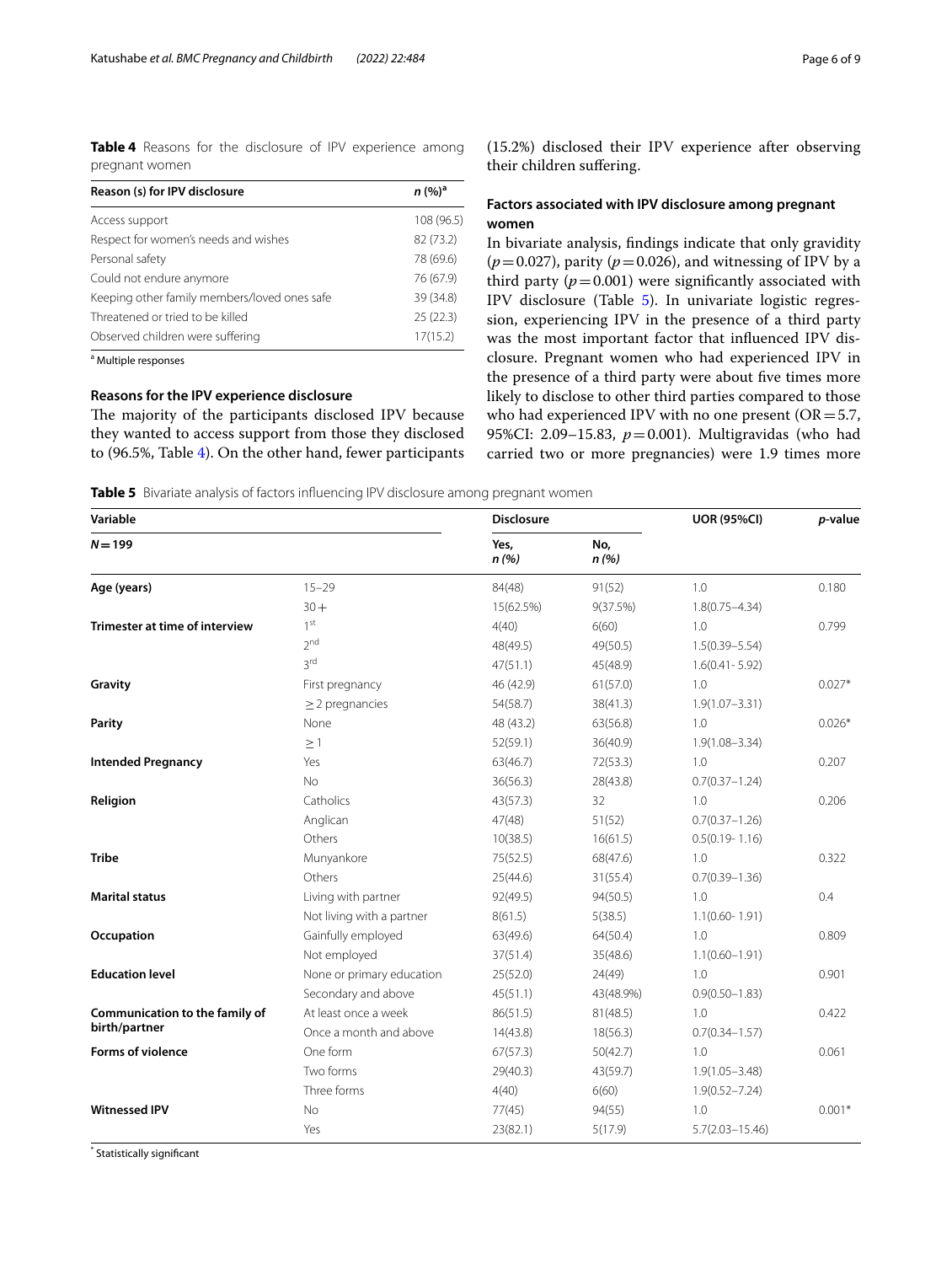likely to disclose IPV to a third party than those carrying their first pregnancy  $(OR=1.9, 95\% \text{ CI: } 1.07-3.31,$  $p=0.027$ ). Likewise, multiparous women with one or more children were 1.9 times more likely to disclose IPV to a third party than the nulliparous women  $(OR=1.9,$ 95% CI: 1.08–3.34, *p*=0.026).

#### **Discussion**

This study investigated the prevalence of Intimate Partner Violence disclosure and the associated factors among pregnant women attending a large hospital situated in an urban setting in southwestern Uganda. The study's findings indicate that a large proportion of the study participants had experienced at least one type of IPV (70.3%) before the study but during the current pregnancy among them only about ffty percent of them (49.7%) had disclosed their IPV experience to a third party.

However, this study proportion of IPV disclosure was higher than that reported in Tanzania (23.3%) [[7\]](#page-7-6), Nigeria (46%)  $[28]$ , and Dhaka (21%)  $[29]$  $[29]$  $[29]$ , but similar to the one reported in Ethiopia (51.4%) [\[30\]](#page-8-13). Although the reason for the diference in IPV disclosure rate between Uganda and other countries is unclear, it appears to be related to cultural barriers. For example, a study in Tanzania described IPV exposure as a normal event, as a result, IPV disclosure caused embarrassment to victims of the violence [[31\]](#page-8-14).

The findings of this study also indicated that the majority of the pregnant women (66.7%) had disclosed IPV to their biological family members. These results are comparable with a Nigerian study wherein, an equivalent proportion of women (68%) expressed the readiness of IPV disclosure to the kinsfolk  $[28]$  $[28]$ . The probable reason for IPV victims to prefer disclosing to their biological family members might be because of the solid personal connection between them, unlike other members of the community. In addition, the victim's in-laws and friends of the violent intimate partner were found to be less supportive of the IPV victims [\[32\]](#page-8-15). Other studies have associated the fear of revenge, fear of getting into trouble with the perpetrator, the feeling that the situation was not worth reporting, and keeping the IPV event more private with IPV non-disclosure [\[14](#page-7-13)].

Surprisingly, fewer participants of the study (9.1%) disclosed their IPV experience to healthcare providers. This percentage is lower than that reported in Serbia (25.7%) [\[33\]](#page-8-16), but it is unacceptably low considering that pregnancy increases women's contact with health care staff particularly midwives who provide valuable information to benefit the mother and her fetus. These pregnant women experiencing IPV need counseling services because of the adverse efects on the fetus and

the mother. If disclosure to the health care provider's increases, then IPV-associated complications would be reduced.

However, the major reasons for the failure of pregnant women from disclosing IPV to the health workers included; feeling uncomfortable with the health care providers [\[16](#page-7-15)], perceived absence of privacy, unsuitable means of probing, and stigmatizing attitude from care providers  $[17, 21]$  $[17, 21]$  $[17, 21]$  $[17, 21]$  $[17, 21]$ . The lack of trust in service providers and insufficient time in talking over IPV with ANC clients contributed to the failure of disclosure to health providers by pregnant women [\[15](#page-7-14)].

The current study findings revealed that women who experienced violence in the presence of a third party were more likely to disclose IPV experience to other third parties similar to fndings of a study conducted in the United States of America  $[26]$  $[26]$ . The IPV witnesses may provide courage, confdence, and guidance for the victim to seek support elsewhere. Previous research reported that motivation for IPV disclosure was having children in a violent relationship witnessing IPV  $[21, 29, 30]$  $[21, 29, 30]$  $[21, 29, 30]$  $[21, 29, 30]$  $[21, 29, 30]$ . This could be attributed to the women's fear of the efect of IPV on children since they might also be threatened or harmed by the perpetrator. Overall, this study seems to suggest that pregnant women's characteristics have a strong infuence on IPV disclosure.

## **Recommendations**

Currently, in Uganda, there are no recommended strategies targeting the identifcation and management of IPV in clinical settings. The current essential maternal and newborn clinical care guidelines (2021), require health care providers to screen for IPV throughout the 8 ANC visits.

However, the above guidelines are silent on how the screening should occur and the subsequent management of the victims of IPV. Therefore, a detailed policy on screening and management of IPV should be incorporated in the clinical guidelines.

In addition to the training of midwives on how to identify and manage IPV cases, and given the huge workload on the part of the healthcare staf, the policy should incorporate or advocate for the recruitment of a counselor, who would assist the midwives in the management of IPV cases. There is also a need to develop a customized tool to measure IPV in the African setting.

## **Limitation**

Since IPV is a culturally sensitive issue in Uganda, there is a possibility that participants provided socially desired responses. However, this was minimized by ensuring anonymity, confdentiality, and training of the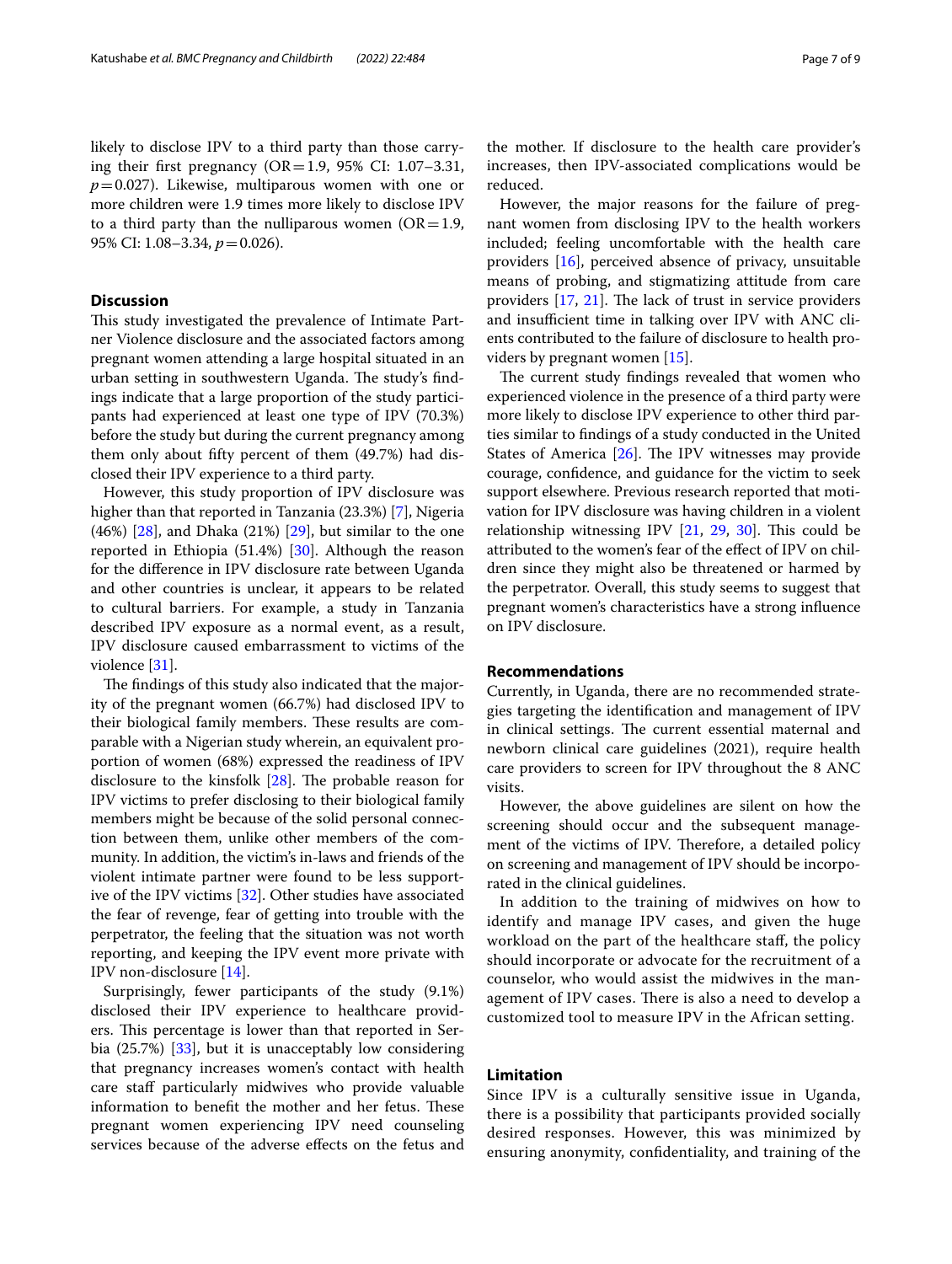data collectors on how to handle the data collection process.

Secondly, because of the low sample size included in this study, we were unable to conduct multivariate analysis, which would have controlled for confounding variables thus providing reliable predictors.

In addition, the current study did not capture the economic violence type of IPV, which may have altered significantly the findings of this study. Therefore, further studies should include economic violence type of IPV.

#### **Conclusion**

The IPV burden in this clinical setting is very high and widespread among pregnant women. However, about half of them disclosed their IPV experience. Pregnant women preferred to disclose IPV to their biological family members and less to health care providers. Additionally, pregnant women's characteristics seem to have a strong influence on IPV disclosure. Therefore, it is important for health care providers to routinely screen for IPV during antenatal care if a high IPV disclosure rate is to be achieved.

#### **Abbreviations**

ANC: Antenatal Care; IPV: Intimate Partner Violence; WHO: World Health Organization.

#### **Acknowledgements**

We recognize the support of the Community Health Department, Mbarara University of Science and Technology as well as the data collectors and study participants for providing the information.

#### **Authors' contributions**

KE and BV designed the study. KE took part in data collection, data analysis, and drafted the manuscript. AJB drafted the manuscript. BV advised on data entry, analysis in addition to manuscript review for logical content. All authors read and sanctioned the fnal manuscript. The authors read and approved the final manuscript.

#### **Funding**

This research was funded by the First Mile Community Health Program of the Community Health Department, Mbarara University of Science and Technology.

#### **Availability of data and materials**

The dataset used in this research is available from the corresponding author on reasonable request.

### **Declarations**

#### **Ethics approval and consent to participate**

The research was performed in accordance with the Declaration of Helsinki and ethical, safety recommendations for research on intimate partner violence by World Health Organization. The study was approved by Mbarara University of Science and Technology Research Ethics Committee (Ref: MUREC # 22/09–18). Informed written consent to participate in the study was obtained from all participants upon enrolment.

All methods were performed in accordance with the guidelines and regulations of the Declaration of Helsinki to promote ethical standards and respect for the participants that ensured their safety and protected their health and rights.

#### **Consent for publication**

Not relevant.

### **Competing interests**

None declared.

#### **Author details**

<sup>1</sup> Department of Community Health, Mbarara University of Science and Technology, P.O. Box 1410, Mbarara, Uganda. <sup>2</sup> Faculty of Nursing and Health Sciences, Bishop Stuart University, P.O. Box 09, Mbarara, Uganda. <sup>3</sup>School of Nursing and Midwifery, Aga Khan University, Uganda Campus, Kampala, Uganda. 4 Directorate of Research and Graduate Training, Mbarara University of Science and Technology, P. O.Box 1410, Mbarara, Uganda.

#### Received: 21 August 2021 Accepted: 3 June 2022 Published online: 13 June 2022

#### **References**

- <span id="page-7-0"></span>1. Bailey BA. Partner violence during pregnancy: prevalence, efects, screening, and management. Int J Women's Health. 2010;2:183.
- <span id="page-7-1"></span>2. Devries KM, Mak JY, Garcia-Moreno C, Petzold M, Child JC, Falder G, et al. The global prevalence of intimate partner violence against women. Science. 2013;340(6140):1527–8.
- <span id="page-7-2"></span>3. Shamu S, Abrahams N, Temmerman M, Musekiwa A, Zarowsky C. A systematic review of African studies on intimate partner violence against pregnant women: prevalence and risk factors. PLoS ONE. 2011;6(3): e17591.
- <span id="page-7-3"></span>4. Devries KM, Kishor S, Johnson H, Stöckl H, Bacchus LJ, Garcia-Moreno C, et al. Intimate partner violence during pregnancy: analysis of prevalence data from 19 countries. Reprod Health Matters. 2010;18(36):158–70.
- <span id="page-7-4"></span>5. García-Moreno C, Pallitto C, Devries K, Stöckl H, Watts C, Abrahams N. Global and regional estimates of violence against women: prevalence and health effects of intimate partner violence and non-partner sexual violence: World Health Organization; 2013.
- <span id="page-7-5"></span>6. Epuitai J, Udho S, Auma AG, Nabirye RC. Intimate partner violence among pregnant women in Uganda. Afr J Midwifery Women's Health. 2019;13(2):1–5.
- <span id="page-7-6"></span>7. Katiti V, Sigalla GN, Rogathi J, Manongi R, Mushi D. Factors infuencing disclosure among women experiencing intimate partner violence during pregnancy in Moshi Municipality, Tanzania. BMC Public Health. 2016;16(1):715.
- <span id="page-7-7"></span>8. Montalvo-Liendo N. Cross-cultural factors in disclosure of intimate partner violence: an integrated review. J Adv Nurs. 2009;65(1):20–34.
- <span id="page-7-8"></span>9. Helweg-Larsen K. Violence against women in Europe: magnitude and the mental health consequences described by diferent data sources. Violence against women and mental health: Karger Publishers; 2013. p. 54–64.
- <span id="page-7-9"></span>10. Sanjel S. Gender-based violence: a crucial challenge for public health. Kathmandu Univ Med J. 2013;11(2):179–84.
- <span id="page-7-10"></span>11. Koenig MA, Stephenson R, Acharya R, Barrick L, Ahmed S, Hindin M. Domestic violence and early childhood mortality in rural India: evidence from prospective data. Int J Epidemiol. 2010;39(3):825–33.
- <span id="page-7-11"></span>12. Heaman MI. Relationships between physical abuse during pregnancy and risk factors for preterm birth among women in Manitoba. J Obstet Gynecol Neonatal Nurs. 2005;34(6):721–31.
- <span id="page-7-12"></span>13. Onoh R, Ouj U, Ezeonu P, Onyebuchi A, Lawani O, Agwu U. Prevalence, pattern and consequences of intimate partner violence during pregnancy at Abakaliki Southeast Nigeria. Ann Med Health Sci Res. 2013;3(3):484–91.
- <span id="page-7-13"></span>14. Ayodapo AO, Sekoni OO, Asuzu MC. Pattern of intimate partner violence disclosure among pregnant women attending ante-natal clinic in Oyo East Local Government Nigeria. South African Fam Pract. 2017;59(2):67–71.
- <span id="page-7-14"></span>15. Katiti V, Sigalla GN, Rogathi J, Manongi R, Mushi D. Factors infuencing disclosure among women experiencing intimate partner violence during pregnancy in Moshi Municipality Tanzania. BMC Public Health. 2016;16(1):1–9.
- <span id="page-7-15"></span>16. Spangaro JM, Zwi AB, Poulos RG, Man W. Who tells and what happens: disclosure and health service responses to screening for intimate partner violence. Health Soc Care Commun. 2010;18(6):671–80.